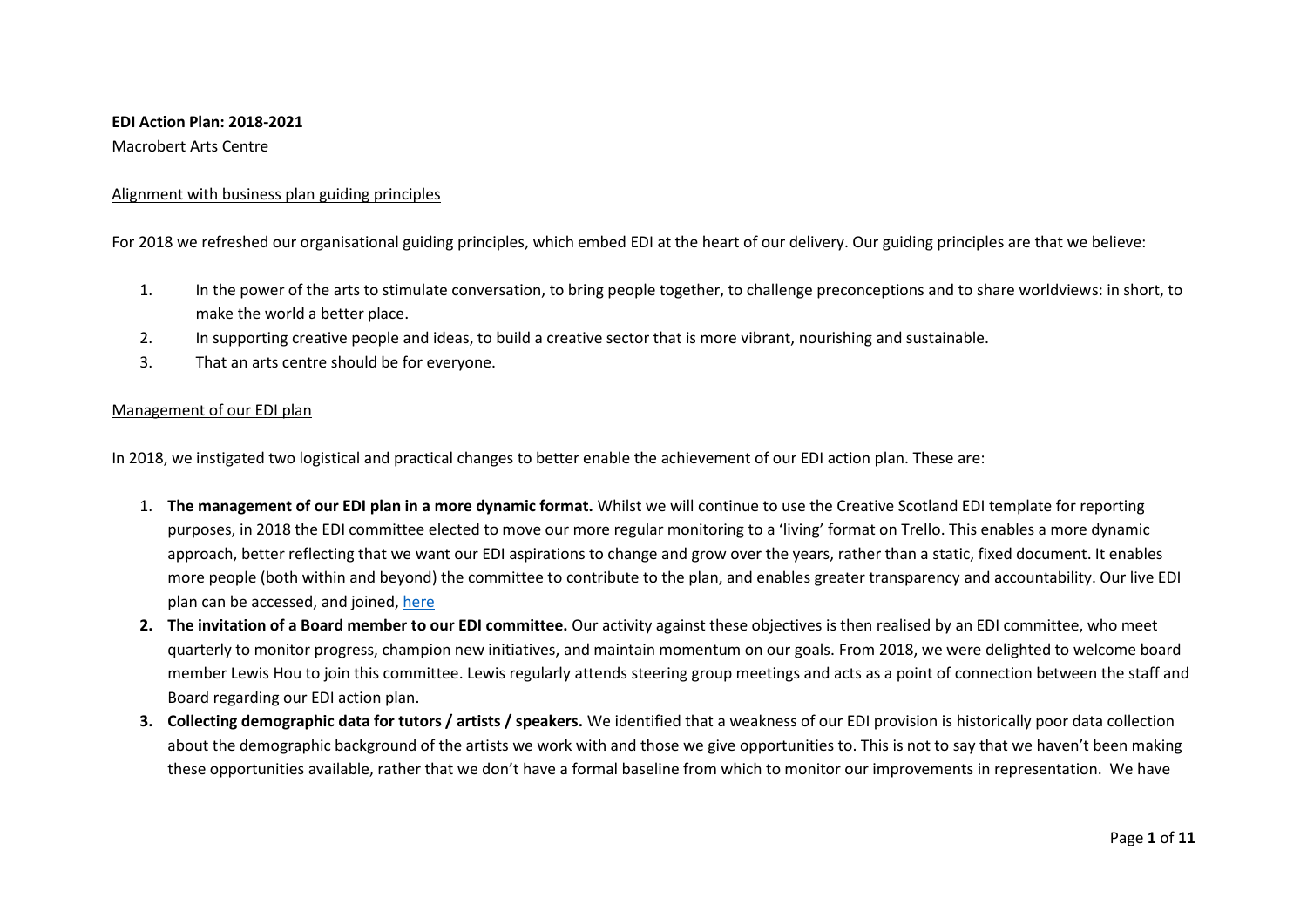created an online EDI monitoring form, which we will now be circulating to freelance staff, speakers, work placements, artists receiving (financial or in kind) support and the cast and crew of Macrobert-led productions. This will help us identify areas where representation can be improved.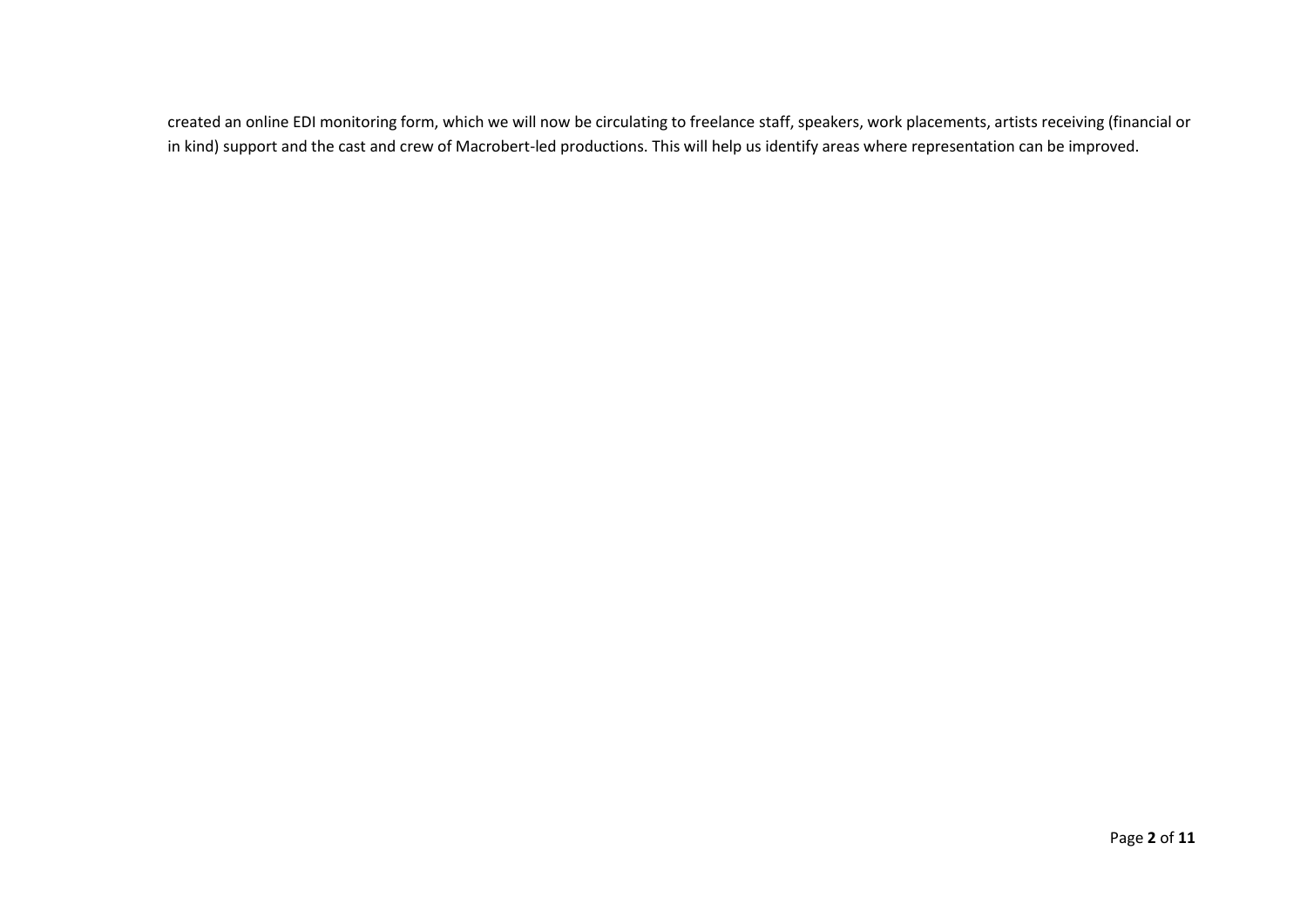# Strategic EDI priorities

| Objective                                                                                                | <b>Task</b>                                                                                                                                                                                                                          | <b>Target and date</b>                                                                                                                                             | <b>Measures of success</b>                                                                                                                                                  | <b>Actual performance</b>                                                                                                                                                                                                                                                                                                                                                                                                                                                                                                  |
|----------------------------------------------------------------------------------------------------------|--------------------------------------------------------------------------------------------------------------------------------------------------------------------------------------------------------------------------------------|--------------------------------------------------------------------------------------------------------------------------------------------------------------------|-----------------------------------------------------------------------------------------------------------------------------------------------------------------------------|----------------------------------------------------------------------------------------------------------------------------------------------------------------------------------------------------------------------------------------------------------------------------------------------------------------------------------------------------------------------------------------------------------------------------------------------------------------------------------------------------------------------------|
| <b>Connecting EDI</b><br>ambitions through<br>our programming<br>and the support we<br>offer to artists. | Write statement of intent for<br>the artist support we offer. Use<br>this to identify and make public<br>our commitments / priorities re<br>EDI, and increase openness of<br>process to apply.<br>Invest in supporting (financially, | End of 2019 - publish statement<br>of intent<br>Each year, support at least 2                                                                                      | Publication of<br>statement of intent.<br>Range and diversity<br>of artists applying<br>for support.<br>Range and diversity<br>of artists supported.<br># and £ (actual and | Planned for end 2019<br>2018/19: Support offered to artists                                                                                                                                                                                                                                                                                                                                                                                                                                                                |
|                                                                                                          | and in other ways) work which<br>champions less-heard voices<br>and groups via allocation of our<br>Creative Development Fund.                                                                                                       | artists with protected<br>characteristics. Develop a deeper<br>partnership with at least 1<br>organisation working with artists<br>with protected characteristics. | in-kind) invested in<br>supporting artists<br>and work of this kind                                                                                                         | and companies including Al Seed<br>(Shadow of Heaven), Show Room<br>(Tetra Decathlon), Annie George<br>(Twa), Catherine Wheels (White),<br>Theatre Gu Leor (Scotties), Paper<br>Doll Militia (Egg).<br>2019/20 to date: Support offered to<br>artists and companies including<br>Bassline Circus (Kid_X), Petre Dobre<br>(Heart Sore / 9-11), NTS (Red Dust<br>Road), Company Chordelia (The<br>Chosen) and Gary McNair (Locker<br>Room Talk).<br>Diversity of support due for first<br>review at August 2019 EDI meeting. |
|                                                                                                          | Systematise the process of<br>collecting EDI data for artists we<br>work with (i.e. tutors, artists<br>and creative team for in-house                                                                                                | Spring 2019 - set up EDI<br>monitoring process, and agree<br>how distributed.<br>Quarterly - review at EDI                                                         | <b>Better</b><br>understanding of<br>how the<br>opportunities we                                                                                                            | Monitoring process - set up and<br>circulated via SurveyMonkey. Data<br>due for first review at August 2019<br><b>EDI</b> meeting                                                                                                                                                                                                                                                                                                                                                                                          |
|                                                                                                          | productions, and as panellists /<br>speakers).                                                                                                                                                                                       | meetings and agree priorities for<br>increasing representation                                                                                                     | offer to artists are<br>benefitting people<br>from a range of                                                                                                               |                                                                                                                                                                                                                                                                                                                                                                                                                                                                                                                            |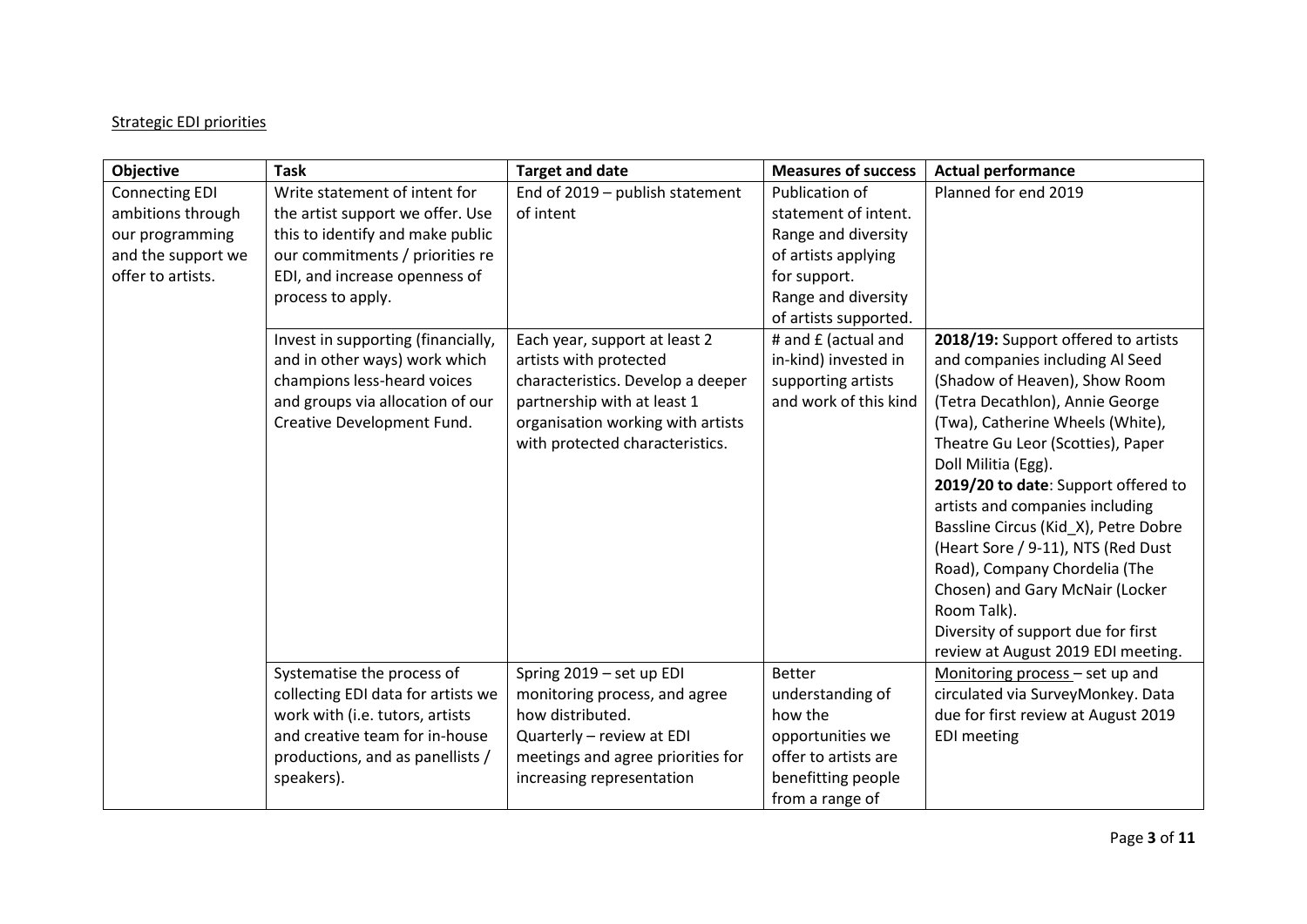| <b>Objective</b>                                                                              | <b>Task</b>                                                                                                                                                                                             | <b>Target and date</b>                                                                                                                                                                                                       | <b>Measures of success</b>                                                                                                        | <b>Actual performance</b>                                                                                                                                                                                                                  |
|-----------------------------------------------------------------------------------------------|---------------------------------------------------------------------------------------------------------------------------------------------------------------------------------------------------------|------------------------------------------------------------------------------------------------------------------------------------------------------------------------------------------------------------------------------|-----------------------------------------------------------------------------------------------------------------------------------|--------------------------------------------------------------------------------------------------------------------------------------------------------------------------------------------------------------------------------------------|
|                                                                                               |                                                                                                                                                                                                         |                                                                                                                                                                                                                              | backgrounds                                                                                                                       |                                                                                                                                                                                                                                            |
|                                                                                               | Programme a diverse portfolio<br>of creative work that champions<br>and profiles work by artists<br>from underrepresented groups                                                                        | Active research of work by wide<br>diversity of productions and<br>artists - ongoing by Artistic Dir.<br>Annual review of programme<br>diversity - see below.                                                                | A thoughtful, diverse<br>and carefully<br>curated programme<br>that widens<br>opportunities for a<br>diverse range of<br>artists. | Data due for first review at August<br>2019 EDI meeting.                                                                                                                                                                                   |
|                                                                                               | Commit to sustained focus and<br>prioritising areas of<br>improvement. Convene a new<br>EDI programme review panel<br>(including staff, Board members<br>and external parties).                         | Annually - Review representation<br>via programme over past year,<br>identify good practice and set<br>priorities and goals for increasing<br>representation over year ahead.                                                | To be determined<br>each year via EDI<br>programme review<br>panel                                                                | Convene first EDI programme review<br>panel Autumn 2019, then annually                                                                                                                                                                     |
| Accessibility<br>improvements to<br>the fabric and<br>practicality of<br>navigating the venue | <b>Explore feasibility and</b><br>desirability of moving to gender<br>neutral toilets across the venue.                                                                                                 | Carry out a time limited test and<br>consultation regarding a move to<br>gender neutral toilets in a) office<br>toilets and b) public toilets in the<br>venue. Explore during 2019 with a<br>view to a decision end of 2019. | Consultation held.<br>Feedback gathered<br>from stakeholders.<br>Decision made<br>about way forward.                              | Office toilets: Staff consultation held<br>Sept 18, agreed to move to gender<br>neutral, completed Jan 19.<br>Venue / public toilets: Consultation<br>and pilot held Feb 19. Now<br>consulting Traverse / Tramway for<br>their experience. |
|                                                                                               | Create and launch and update<br>familiarisation video to venue                                                                                                                                          | Summer 2018 first version<br>Summer 2019 Campus Central<br>Version (in progress)                                                                                                                                             | Video launched and<br>used                                                                                                        | Complete (online here) but will need<br>to be updated to take account of a)<br>building works and b) new building<br>from end 2020.                                                                                                        |
|                                                                                               | Partner with Disability Equality<br>Scotland on the Investing in<br>Access project. This is a<br>feasibility study researching the<br>need for a recognised national<br>benchmark for accessibility for | Undertake access audit - early<br>2019<br>Review results and audit process -<br>summer 2019<br>Recommend changes to audit -<br>autumn 2019                                                                                   | Development of<br>national standard.<br>Delivery of audit<br>report.<br>Awarding of IIA<br>award                                  | Access Audit completed Jan 2019.                                                                                                                                                                                                           |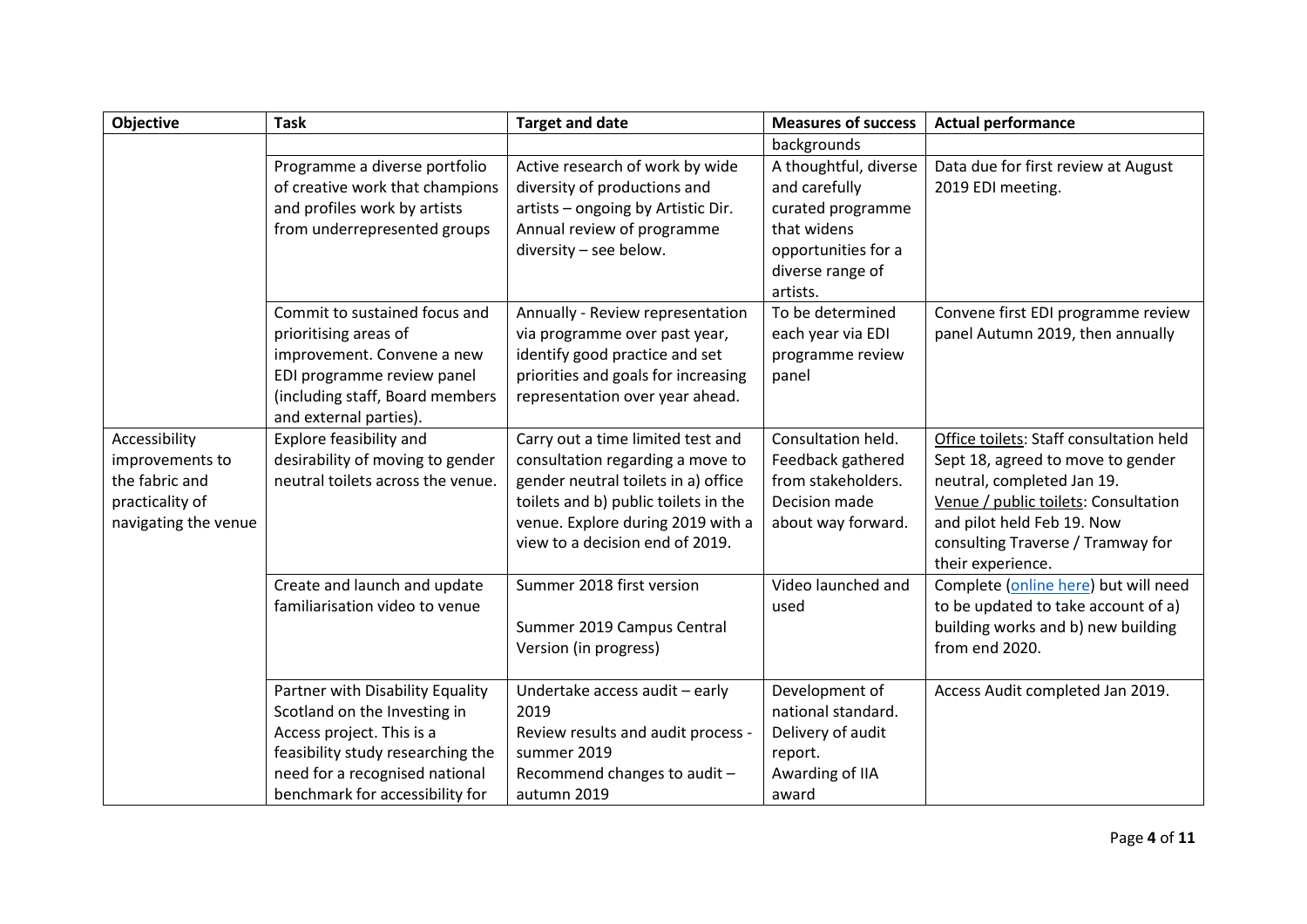| <b>Objective</b>       | <b>Task</b>                             | <b>Target and date</b>                                      | <b>Measures of success</b>           | <b>Actual performance</b>              |
|------------------------|-----------------------------------------|-------------------------------------------------------------|--------------------------------------|----------------------------------------|
|                        | public buildings.                       | Create IIA plan for Macrobert -                             |                                      |                                        |
|                        |                                         | early 2020                                                  |                                      |                                        |
|                        |                                         | Review and award IIA if                                     |                                      |                                        |
|                        |                                         | appropriate - summer 2020                                   |                                      |                                        |
|                        | Install Workhouse ramp to               | Proposed as part of Campus                                  | Ramp installed.                      | Signed off in design plans early 2019. |
|                        | enable more wheelchair access           | Central building works. To be                               | Wheelchair                           |                                        |
|                        | in workshop spaces.                     | complete by Dec 2020.                                       | capacities updated /                 |                                        |
|                        |                                         |                                                             | increased                            |                                        |
|                        |                                         |                                                             | accordingly.                         |                                        |
|                        | Height adjustable desk at Box<br>Office | Proposed as part of Campus<br>Central building works. To be | Height adjustable<br>desk installed. | Signed off in design plans June 2019.  |
|                        |                                         | complete by Dec 2020.                                       | Better employment                    |                                        |
|                        |                                         |                                                             | conditions for                       |                                        |
|                        |                                         |                                                             | existing wheelchair                  |                                        |
|                        |                                         |                                                             | user on staff team                   |                                        |
|                        |                                         |                                                             | and flexibility for                  |                                        |
|                        |                                         |                                                             | future staff needs.                  |                                        |
|                        | Install 'Grace's sign' on disabled      | Install 'Grace's sign' on disabled                          | Sign installed.                      | Delayed due to Campus Central          |
|                        | toilets throughout venue                | toilets throughout venue by end                             |                                      | works - now target end 2020.           |
|                        |                                         | 2019.                                                       |                                      |                                        |
| Raising visibility and | Showcasing EDI plan / stories on        | Showcase 2018-21 EDI plans and                              | EDI plan publically                  | EDI plan 2018-21 written.              |
| awareness of our       | the website                             | progress on website, highlighting                           | available. Regular                   | Seven of online news story slots were  |
| accessibility          |                                         | key priorities and achievements,                            | news stories with                    | EDI focussed in 2018.                  |
|                        |                                         | by Autumn 2019. Update                                      | EDI focus published.                 |                                        |
|                        |                                         | quarterly.                                                  |                                      |                                        |
|                        |                                         | Use seven online news story slots                           |                                      |                                        |
|                        |                                         | per year to highlight news with an                          |                                      |                                        |
|                        |                                         | EDI focus.                                                  |                                      |                                        |
|                        | Review our representation of            | For all coming photography /                                | Short term: Photos                   | Scheduled for 2019.                    |
|                        | minority groups in our                  | filming, ensure our widest                                  | taken                                |                                        |
|                        | marketing materials                     | diversity of staff / audience etc is                        | Longer term:                         |                                        |
|                        |                                         | properly represented. Roll out                              | Increasing                           |                                        |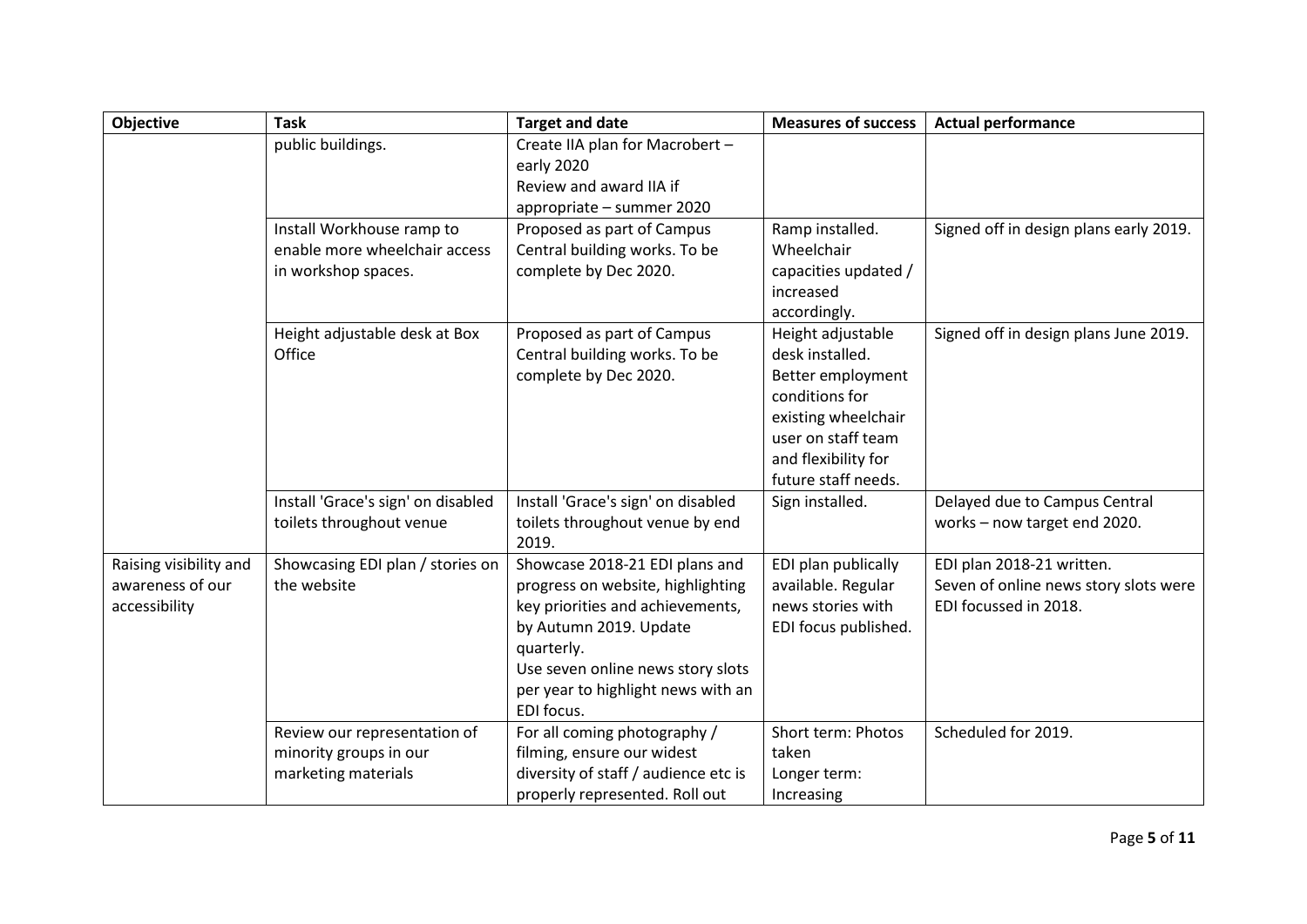| <b>Objective</b>     | <b>Task</b>                      | <b>Target and date</b>              | <b>Measures of success</b> | <b>Actual performance</b>             |
|----------------------|----------------------------------|-------------------------------------|----------------------------|---------------------------------------|
|                      |                                  | these images to increase visible    | representation in          |                                       |
|                      |                                  | representation.                     | our materials              |                                       |
|                      | Increase awareness of our        | Invite Ewan's Guide to re-review    | Increased number of        | Building works began 2019. New film   |
|                      | accessibility                    | our venue in light of recent        | Ewan's Guide               | created to highlight changes to       |
|                      |                                  | building works. Use building        | reviews. Create new        | access.                               |
|                      |                                  | works as opportunity to highlight   | resources to               |                                       |
|                      |                                  | improvements to access.             | highlight changes to       |                                       |
|                      |                                  |                                     | access as building         |                                       |
|                      |                                  |                                     | works progress             |                                       |
|                      | Raise awareness of our           | Review signage throughout           | Short term: New and        | Joined Stirling Tourism Panel 2019.   |
|                      | <b>Changing Places toilet</b>    | venue. Liaise with partners who     | additional signage.        |                                       |
|                      |                                  | support those with PMLD to raise    | Medium term:               |                                       |
|                      |                                  | awareness. Connect with Stirling-   | Better awareness of        |                                       |
|                      |                                  | wide accessible tourism             | CPT via partners.          |                                       |
|                      |                                  | campaign.                           | Long term: Stirling a      |                                       |
|                      |                                  |                                     | more accessible city.      |                                       |
|                      | Speak at events to raise         | Speak at at least 4 events per year | Attendance at              | Presented at Culture Republic BSL     |
|                      | awareness of what we're doing    | to highlight our learning and       | events. Feedback           | event (Oct 18), FST Emporium          |
|                      | on EDI                           | projects around EDI to a wider      | from audience.             | Accessible Touring Panel (March 19),  |
|                      |                                  | audience.                           |                            | Deaf Heritage Collective (June 19),   |
|                      |                                  |                                     |                            | Stirling Culture Symposium (May 19).  |
| Develop expertise    | Training for staff               | Deaf awareness training complete    | All staff completed        | Complete for 20 staff Summer 2018,    |
| and best practise in |                                  | for all staff by end 2018.          | Deaf awareness             | repeated for new starters April 2019. |
| increasing access /  |                                  |                                     | training.                  | 6 staff completed term of BSL         |
| opportunities for    |                                  |                                     |                            | lessons.                              |
| Deaf artists and     | Support for BSL Director Trainee | Recruit BSL Director Trainee and    | Petre Dobre in post        | Complete.                             |
| audiences.           | year-long placement (Year of     | support them to develop their       | May 2018 - June            |                                       |
|                      | Young People)                    | practice and work toward public     | 2019. Sharing              |                                       |
|                      |                                  | sharing.                            | performance June           |                                       |
|                      |                                  |                                     | 2019.                      |                                       |
|                      | Increase commitment to           | Commit to screening 2 subtitled     | Number of films            | Underway - at least 2 subtitled films |
|                      | showing captioned films, and     | films each month. Create and        | screened. Number           | screened each month and captioned     |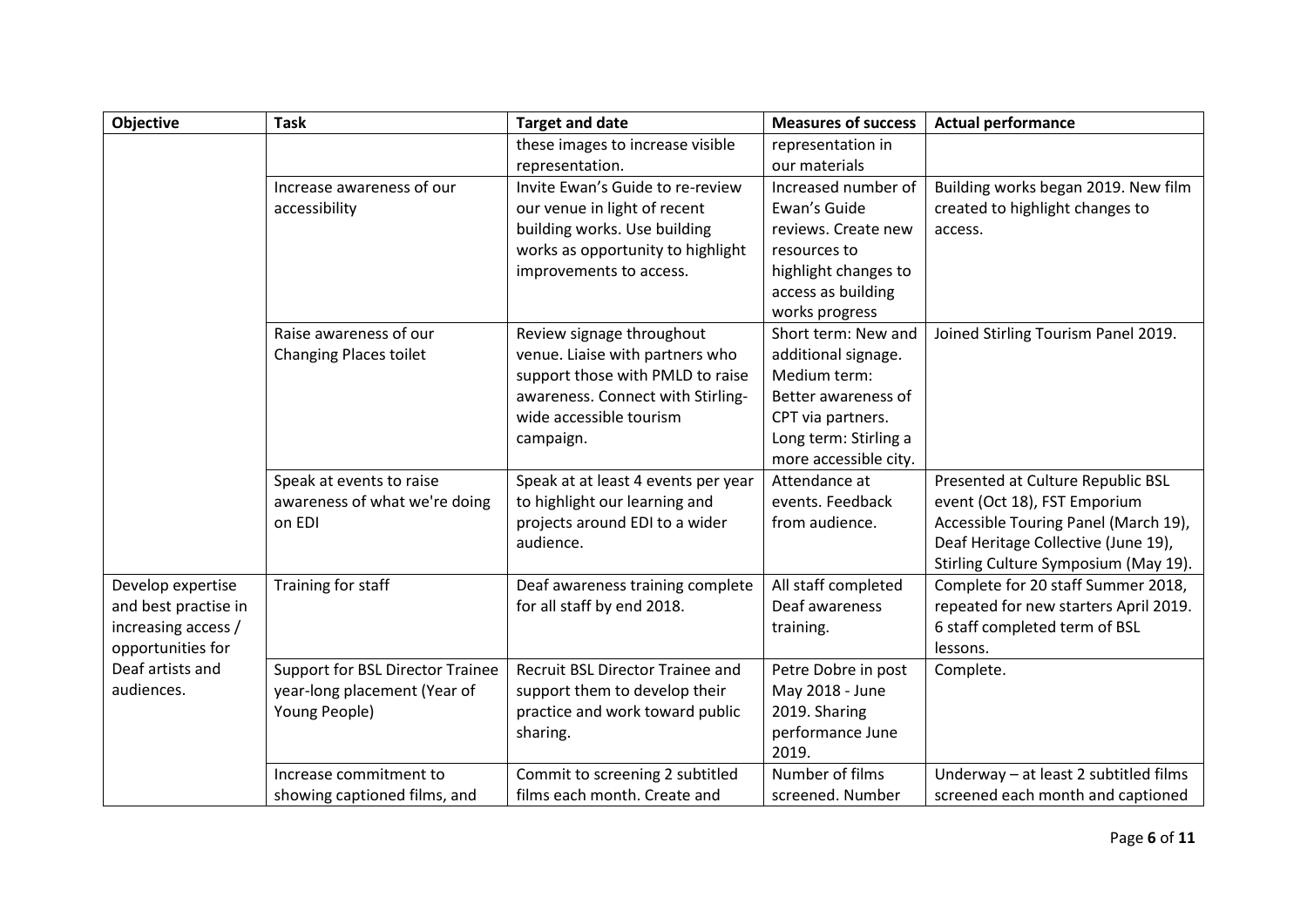| <b>Objective</b>     | <b>Task</b>                      | <b>Target and date</b>              | <b>Measures of success</b> | <b>Actual performance</b>             |
|----------------------|----------------------------------|-------------------------------------|----------------------------|---------------------------------------|
|                      | begin BSL promotional clips for  | share captioned BSL promos for      | of BSL clips created.      | BSL promos for all.                   |
|                      | all captioned films and BSL      | all subtitled films. Begin early    |                            |                                       |
|                      | interpreted performances.        | 2019.                               |                            |                                       |
|                      | Share best practise with other   | Present at 3 industry events by     | Number of industry         | Presented at Culture Republic BSL     |
|                      | organisations                    | June 2019.                          | events that we have        | event (Oct 18), FST Emporium          |
|                      |                                  |                                     | contributed to             | Accessible Touring Panel (March 19),  |
|                      |                                  |                                     |                            | Deaf Heritage Collective (June 19).   |
| Deepen connections   | Work with Stirling Women's Aid   | Women's Aid supported to select     | Takeover feedback          | 27 women from SWA programmed 5        |
| with community       | on a Film Takeover               | a weekend-long programme of         | (from audience and         | films at Macrobert. Feedback          |
| groups with EDI      |                                  | film with speakers, May 2019        | participants)              | included as appendix.                 |
| expertise / reach    | Distribute Panto tickets to      | At least 800 tickets donated via at | Number of groups           | 2018: 948 tickets donated via 16      |
| into EDI             | community groups with            | least 10 charities and community    | partnered. Number          | charities. We also took our film tour |
| communities          | financial barriers each year via | groups each year.                   | of people provided         | to Strathcarron Hospice and Forth     |
|                      | Christmas appeal                 |                                     | with free tickets.         | Valley Royal Children's Ward.         |
|                      | <b>Use Conversations</b>         | 3 Conversations per year, at least  | Number of social           | Autumn 18: Exploring gypsy traveller  |
|                      | programming to explore issues    | 1 community partner per             | partners involved in       | representation, partners MECOPP       |
|                      | of key social importance, via    | Conversation.                       | Conversations.             | and Article 12                        |
|                      | building partnerships with local |                                     | Feedback from              | Spring 19: Exploring gender equality, |
|                      | community groups who are         |                                     | these partners.            | partners Stirling Women's Aid         |
|                      | experts in social issues         |                                     |                            | Summer 19: Exploring                  |
|                      |                                  |                                     |                            | environmentalism, partners include    |
|                      |                                  |                                     |                            | RSPB, Plantlife                       |
|                      |                                  |                                     |                            | Autumn 19: Exploring adoption and     |
|                      |                                  |                                     |                            | family, partners TBC                  |
| Increase             | Offer tailored programme of      | Offer at least one tailored event   | Number of events           | Apr 18 - Jun 19: 11 events for people |
| representation       | performance and participation    | per month. Explore using at least   | held. Attendance           | with dementia. 177 attendees in       |
| minority groups in   | for people with dementia and     | one other venue, and a mix of       | figures. Feedback          | total.                                |
| the audience -       | their loved ones / carers        | participation and audience.         | from partners and          |                                       |
| tackling barriers to |                                  |                                     | attendees.                 |                                       |
| attendance /         | Investigate launch of Pay What   | <b>Trial at Central Scotland</b>    | Pricing structure          | Ticket pricing structure now in place |
| participation,       | You Can pricing structure to     | Documentary Festival: Oct 18        | implemented.               | for all regular film programme (Mar   |
| including offering   | tackle financial barriers        | Roll out across whole film          | Average ticket             | 19).                                  |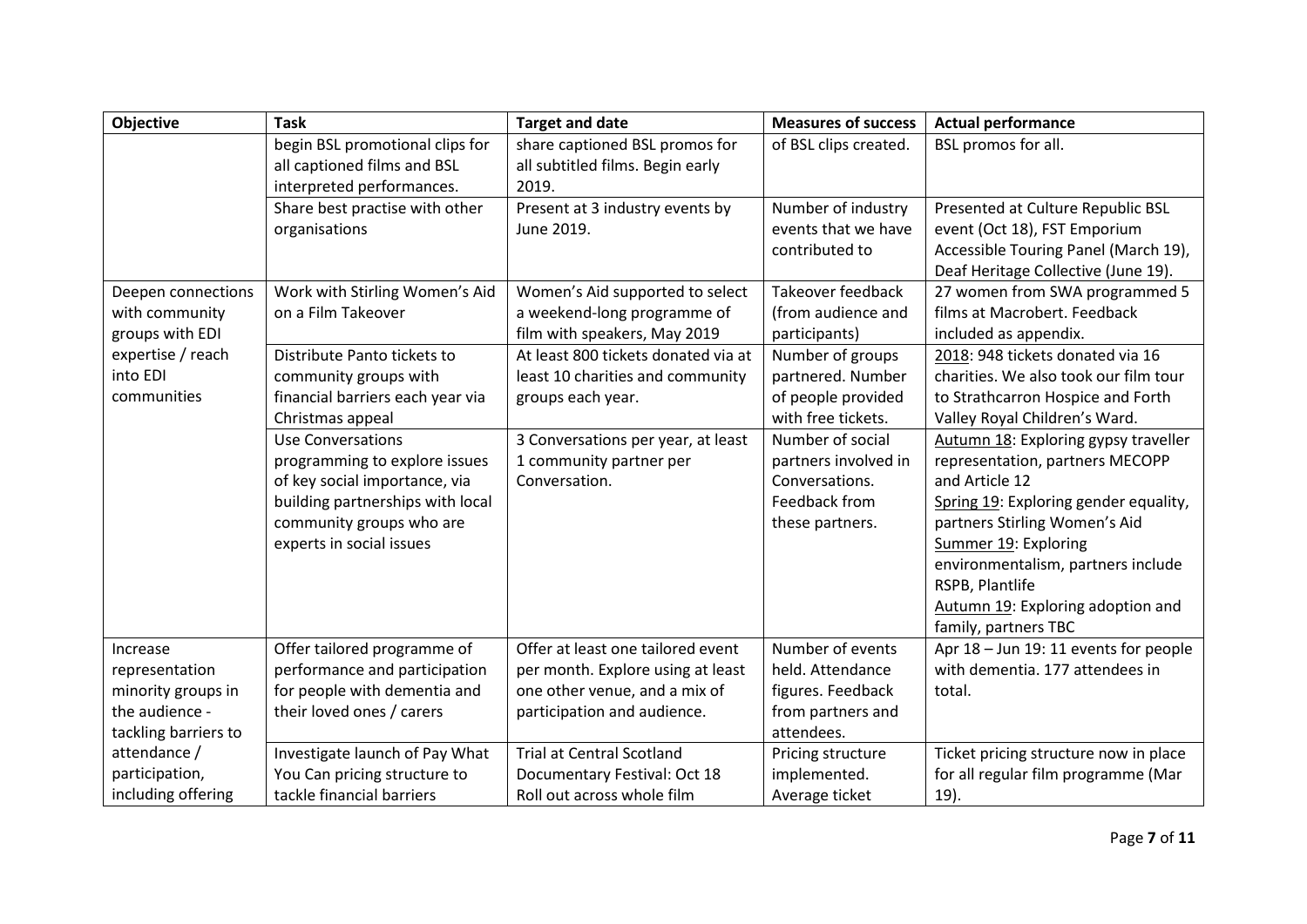| Objective           | <b>Task</b>                    | <b>Target and date</b>              | <b>Measures of success</b> | <b>Actual performance</b>           |
|---------------------|--------------------------------|-------------------------------------|----------------------------|-------------------------------------|
| specialist tailored |                                | programme: Mar 19                   | prices.                    |                                     |
| provision for those | New Creative Voices project to | A Drama Artist and Dance Artist     | Number of                  | Drama artist worked with 242 young  |
| who need it.        | offer bespoke drama and dance  | each work with c.150 young          | workshops held.            | people in 2018/19, across 32        |
|                     | classes for those unlikely to  | people each year. Workshops         | Attendance figures.        | different community settings.       |
|                     | otherwise access the arts (age | help build their confidence,        | Feedback from              | Dance artist new in post March 19.  |
|                     | $8-18$                         | wellbeing and communication         | partners and               |                                     |
|                     |                                | skills, as well as provide creative | attendees.                 |                                     |
|                     |                                | opportunities.                      |                            |                                     |
|                     | Offer tailored programme for   | Continue fortnightly meetings       | Number of                  | Weekly MacDrama class for adults    |
|                     | adults with disabilities       | with young adults with autism.      | workshops held.            | and their carers.                   |
|                     |                                | Offer weekly classes for adults     | Attendance figures.        | Feedback from adult with autism     |
|                     |                                | with disabilities.                  | Feedback from              | included as appendix.               |
|                     |                                |                                     | partners and               |                                     |
|                     |                                |                                     | attendees.                 |                                     |
|                     | Offer a relaxed film programme | Offer one relaxed film screening    | Number of relaxed          | Apr 18 - Jun 19: 9 relaxed film     |
|                     | and performance of panto       | per month and one relaxed           | events held.               | screenings and 1 relaxed panto. 331 |
|                     |                                | performance of panto per year.      | Audience numbers.          | attendees in total.                 |
|                     | Offer tailored drama           | Weekly workshops delivered for      | Number of                  | Funding secured in April 19.        |
|                     | programme for Veterans         | 36 weeks in 2019. Aim to work       | workshops held.            | Workshops began spring 19 then will |
|                     |                                | with 12 participants.               | Attendance figures.        | continue after the summer. 12       |
|                     |                                |                                     | Feedback from              | participants enrolled.              |
|                     |                                |                                     | partners and               |                                     |
|                     |                                |                                     | attendees.                 |                                     |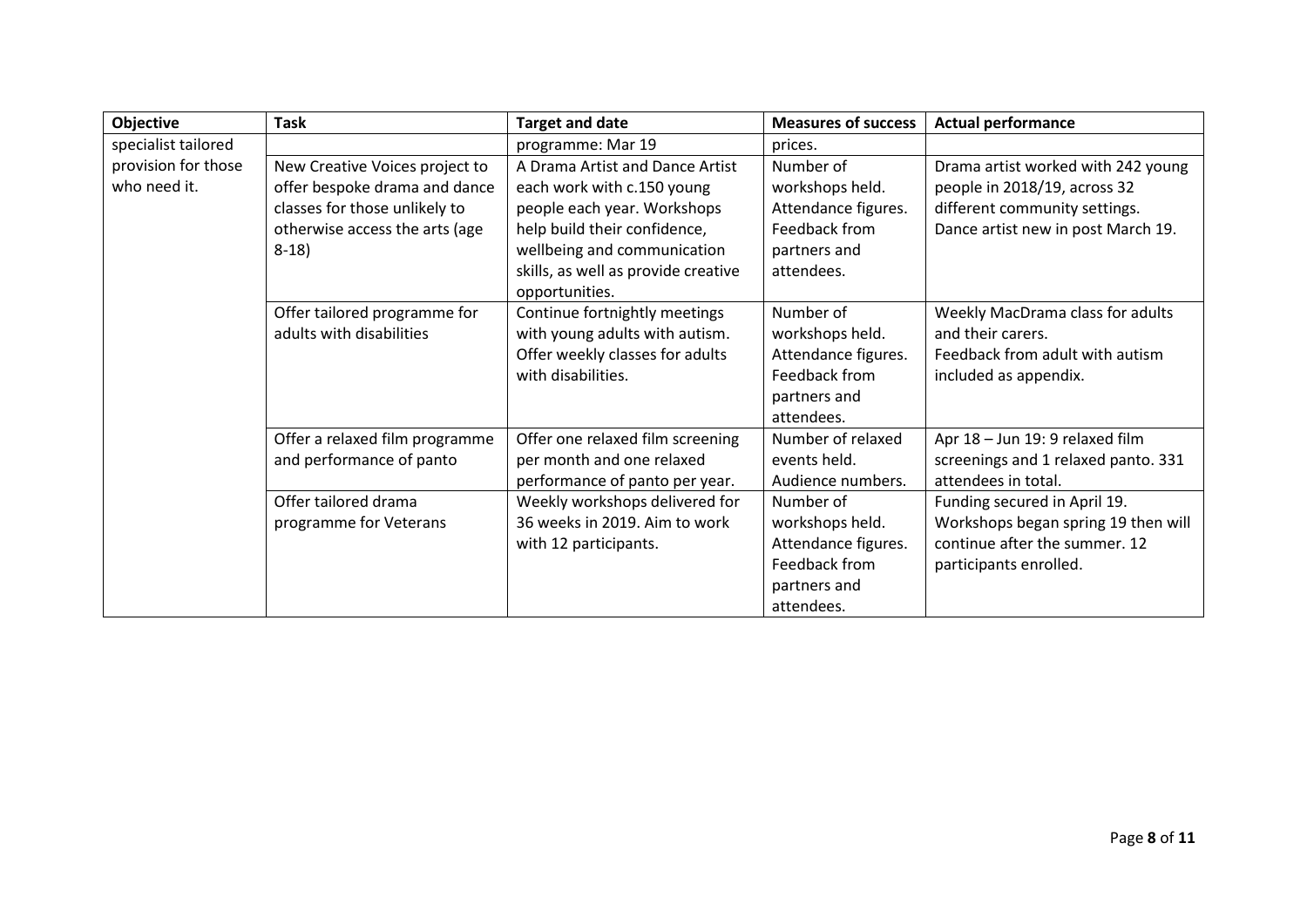# EDI risk assessment

| <b>Risk</b>                                               | Risk -         | Risk -         | Risk -   | <b>Mitigation</b>                                              |
|-----------------------------------------------------------|----------------|----------------|----------|----------------------------------------------------------------|
|                                                           | likelihood     | impact         | overall  |                                                                |
| Physical accessibility impacted during University of      | 3              | 4              | 12       | Work with designers and University partners to embed           |
| Stirling building works                                   |                |                | (medium) | access as a key requirement. Use project as opportunity to     |
|                                                           |                |                |          | increase access in final build and realise some longer term    |
|                                                           |                |                |          | access ambitions (e.g. install ramp to Workhouse, height       |
|                                                           |                |                |          | adjustable desk at Box Office)                                 |
| BSL Director Trainee is a short term post - risk of short | 3              | 3              | 9        | Deaf awareness and BSL training for staff. Build connections   |
| term impact and / or over-reliance on one individual      |                |                | (low)    | with wider Deaf community. Implement changes with a long       |
|                                                           |                |                |          | term lifespan. Increase in-house skills e.g. subtitling films. |
| Accessibility audits (and / or EDI plans) become static   | $\overline{2}$ | $\overline{2}$ | 4        | Move EDI plan to Trello board for live updating by EDI         |
| documents with limited practical implementation           |                |                | (low)    | committee (and other stakeholders). Review access audits       |
|                                                           |                |                |          | to identify immediate and longer term actions.                 |
| Specialist projects working with groups who need extra    | 2              | 2              | 4        | Develop supported transition opportunities to help             |
| support a) are reliant on additional funding and b) can   |                |                | (low)    | participants make connections from specialist projects into    |
| become very separate from mainstream provision.           |                |                |          | core provision when ready. Develop strong relationships        |
|                                                           |                |                |          | with additional funders.                                       |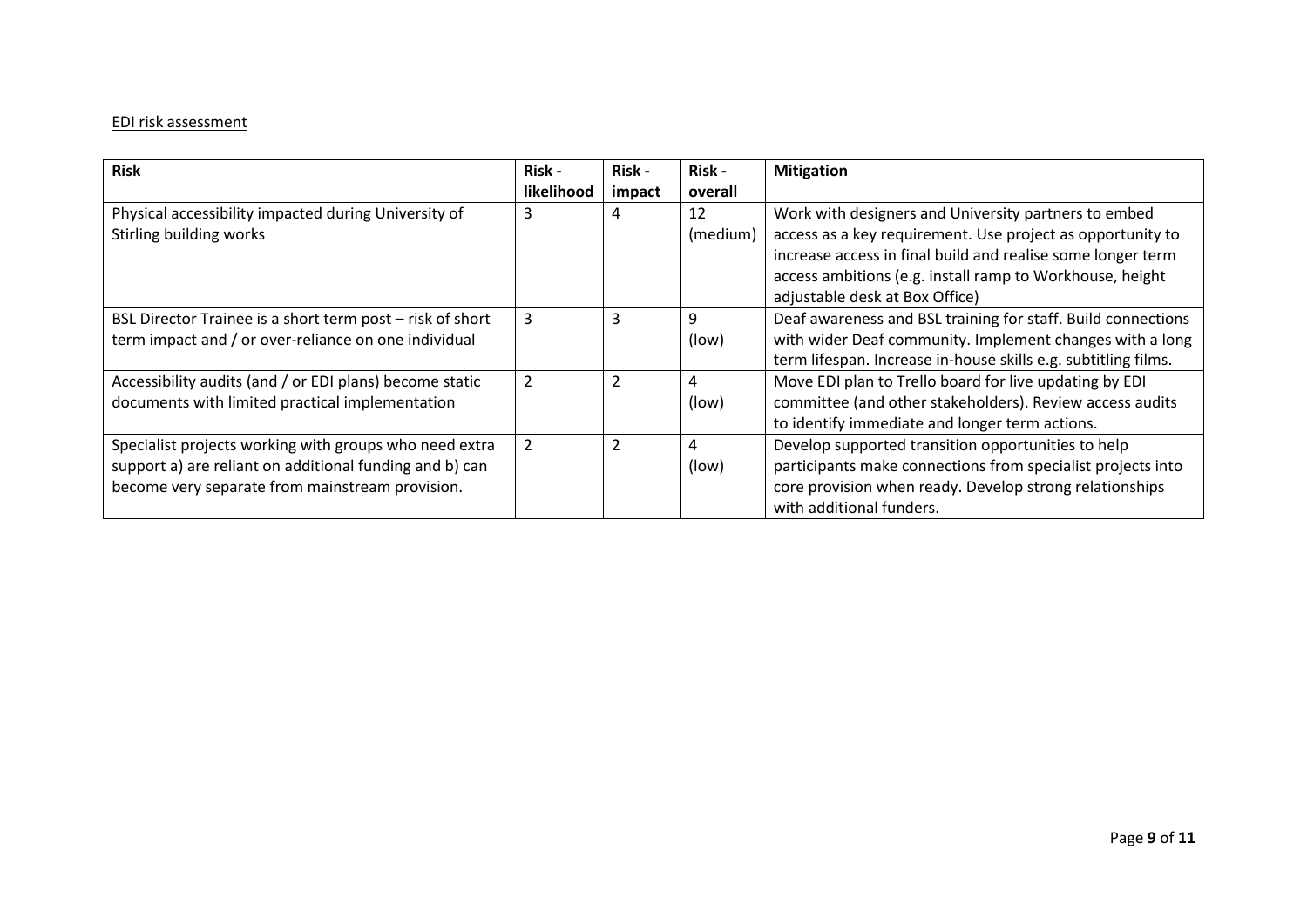# SWOT analysis

| <b>Strengths</b>                                                                                                                                                                                                                                                                                                                                                                                                                                                                                                                                                                                                                                                                                                                                                                                                                                                                                   | Weaknesses                                                                                                                                                                                                                                               |
|----------------------------------------------------------------------------------------------------------------------------------------------------------------------------------------------------------------------------------------------------------------------------------------------------------------------------------------------------------------------------------------------------------------------------------------------------------------------------------------------------------------------------------------------------------------------------------------------------------------------------------------------------------------------------------------------------------------------------------------------------------------------------------------------------------------------------------------------------------------------------------------------------|----------------------------------------------------------------------------------------------------------------------------------------------------------------------------------------------------------------------------------------------------------|
| Strong history of prioritising EDI - strong base to build on<br>Genuine commitment of staff and Board to EDI<br>Deep and broad connections with community groups and<br>academic expertise (including the Dementia Services<br>Development Centre)<br>Well-established and funded projects working specifically with<br>young people who are less likely to access the arts<br>Good physical accessibility across the venue (including one of 3<br>Changing Places toilets in Stirling)                                                                                                                                                                                                                                                                                                                                                                                                            | Historically poor data collection about the demographic<br>background of the artists we work with and those we give<br>opportunities to<br>Prioritisation of EDI actions not always visible to the public                                                |
| <b>Opportunities</b>                                                                                                                                                                                                                                                                                                                                                                                                                                                                                                                                                                                                                                                                                                                                                                                                                                                                               | <b>Threats</b>                                                                                                                                                                                                                                           |
| Forthcoming building work on the University of Stirling campus<br>provide an opportunity to increase physical accessibility long term<br>Hosting Scotland's first BSL Director Trainee bring opportunities for<br>working much more closely with Deaf audiences and artists (and<br>alignment with Scottish Government BSL plan)<br>Joining the 'Our Connected Neighbourhood' project (led by the<br>Dementia Services Development Centre), which is a sector-leading<br>project exploring accessibility for people living with dementia<br>'Conversations' programming (where we bring live, film, creative<br>learning and exhibition programming together to explore an issue of<br>social importance) gives opportunities for genuinely nuanced and<br>perception-changing programming<br>Pay What You Can pricing structure for film dramatically reduced<br>financial barriers to attendance | Forthcoming building work on the University of Stirling campus will<br>present physical challenges during construction<br>Recent funding cuts put pressure on core income and challenge any<br>'discretionary' spend, including on accessibility matters |